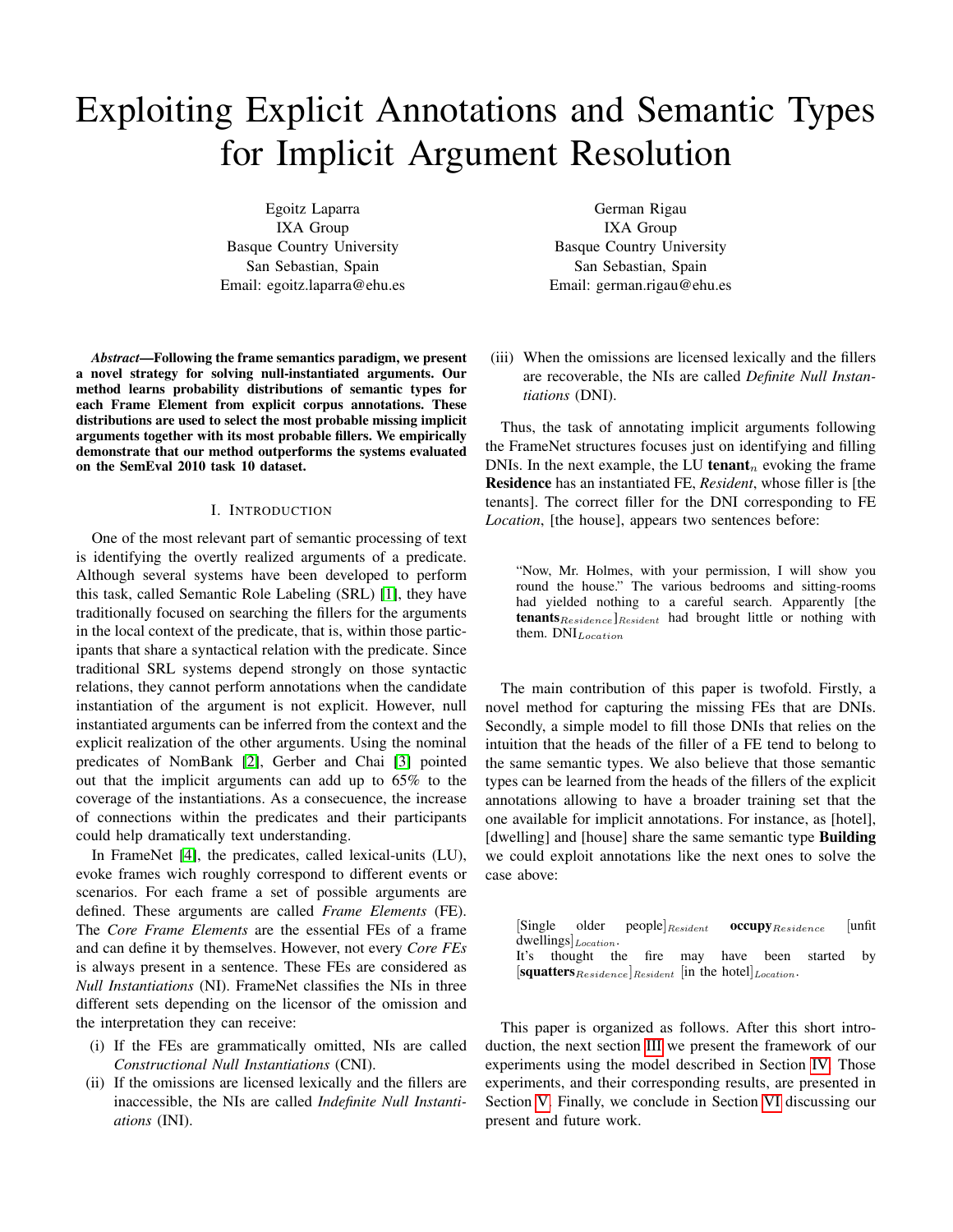#### II. RELATED WORK

Task 10 of SemEval-2010 focused on the evaluation of SRL systems based on the FrameNet paradigm<sup>[1](#page-1-2)</sup> [\[5\]](#page-3-5). This task was divided in two different sub-tasks:

- (i) Argument annotation in a traditional SRL manner.
- (ii) Filling null instantiations over the document.

In the latter, the systems presented in the latter sutask identified those missing *Frame Elements* that were really *Null Instantiations*, classify those NI within either definite or indefinite, and finally look for the correct fillers of the DNIs. Two systems participated in the second sub-task: VENSES++ and SEMAFOR.

VENSES++ [\[6\]](#page-3-6) builds logical rules from syntactic parsing and uses hand-crafted lexicons. For verbal predicates, NIs are resolved using a semantic similarity measure between a NI and the potential fillers using WordNet [\[7\]](#page-3-7). For nominal predicates, the system employs a common sense reasoning module that builds upon ConceptNet [\[8\]](#page-3-8). The same authors improved the performance of their system in a later work [\[9\]](#page-3-9).

SEMAFOR [\[10\]](#page-3-10) is a supervised system that extends an existing semantic role labeler [\[11\]](#page-3-11) replacing the features defined for regular arguments with two new semantic features. First, it checks if a potential filler in the context fills the nullinstantiated role overtly in one of the FrameNet sentences, and secondly, it calculates the distributional semantic similarity between the fillers and the roles. Although this system obtained the best performance in the task the sparseness of the data affects strongly its results.

In a different approach, Ruppenhofer et al. [\[12\]](#page-3-12) explore some different linguistic strategies in order to enhance the DNI identification. They conclude that a more sophisticated approach for DNI identification can improve significantly the performance of the whole pipeline, even if the method for the DNI filling is simple.

More recently, Silberer and Frank [\[13\]](#page-3-13) present a first attempt to solve the task adapting an entity-based coreference resolution model. In this work, the authors also extend automatically the training corpus to avoid the problem of data sparsity.

In another closely related work, Gerber and Chai [\[3\]](#page-3-2) define a set of syntactic and semantic features to characterize implicit arguments for those predicates appearing in NomBank [\[2\]](#page-3-1) to train a logistic regression classifier. Unlike Semeval 2010, the resulting dataset contains a much higher number of annotations, but just for only ten different predicates.

### III. DATA

<span id="page-1-0"></span>We have used for our experiments the dataset distributed for the Task 10 in Semeval-2010, specially the NI resolution subtask data that includes a manual annotation of the explicit FEs. The corpus contains some chapters extracted from two Arthur Conan Doyle's stories. "The Tiger of San Pedro" chapter from "The Adventure of Wisteria Lodge" was selected for training, while chapters 13 and 14 from "The Hound of the Baskervilles" were selected for testing. The texts are annotated

<span id="page-1-2"></span><sup>1</sup>[http://www.coli.uni-saarland.de/projects/semeval2010](http://www.coli.uni-saarland.de/projects/semeval2010_FG/) FG/

using the frame-semantic structure of FrameNet 1.3 including null instantiations, the type of the NI and the corresponding fillers for each DNI. As it can be seen in table [I](#page-1-3) the number of null instantiations in the training set is not only small but even smaller than the number of annotations in the testing set. The same table also shows the number of explicit FE annotated in the corpus that are the ones we use to train our model.

| data-set  | <b>DNIs</b> (solved) | <b>INIs</b> | <b>Explicit FE</b> |
|-----------|----------------------|-------------|--------------------|
| train     | 303 (245)            | 277         | 2726               |
| $test-13$ | 158 (121)            | 116         | 1545               |
| $test-14$ | 191 (138)            | 245         | 1688               |

<span id="page-1-3"></span>TABLE I NUMBER OF NI AND EXPLICIT FE ANNOTATIONS FOR THE SEMEVAL-10 TASK-10 CORPUS

The dataset also includes the annotation files for the lexical units and the full-text annotated corpus from FrameNet.

# IV. MODEL

<span id="page-1-1"></span>Chen et al. [\[10\]](#page-3-10) complain about the sparseness of the training set. In the previous section, table [I](#page-1-3) shows that the number of annotations for DNIs is low with respect to the size of the training set for explicit FEs.

We propose that the explicit annotation can be exploited for the NI resolution. In particular, this preliminary version of our model learns the semantic knowledge associated with the heads of the participants that fill the FEs. This knowledge is used to try to capture the heads of the participants that should fill the NIs. We leave for a further development of the model the definition of the correct spans of the fillers.

First of all we perform a syntactic and semantic analysis of the dataset, both training and testing parts. We use the Stanford parser<sup>[2](#page-1-4)</sup> to obtain the Name Entities and coreference chains in order to process all the occurrences of the same participant as an unique item. We also perform a very simple Word Sense Disambiguation (WSD) process assigning to each word, when possible, the most frequent sense of WordNet [\[7\]](#page-3-7). This heuristic has been used frequently as a baseline in the evaluation of WSD systems and it seems to be very hard to beat [\[14\]](#page-3-14). As the senses of WordNet have been mapped to several ontologies, this disambiguation allows us to label the documents with ontological features that can work as semantic types. In this work we have used the Top Ontology (TO) [\[15\]](#page-3-15). For those cases where the words cannot be labelled with any feature we define the pair lemma#part-of-speech as their semantic type (see the last example in Table [II\)](#page-2-1). Our model assigns to each instantiated FE the ontological feature of the syntactic head of its filler. Then, our model learns from the training data the probability distribution s of the semantic types of each FE. It also calculates the probability distribution p of the part-of-speech of the head of their fillers. The model includes in the training data the explicit annotations from the test document which is being analyzed. Table [II](#page-2-1) contains three

<span id="page-1-4"></span><sup>2</sup><http://nlp.stanford.edu/software/dcoref.shtml>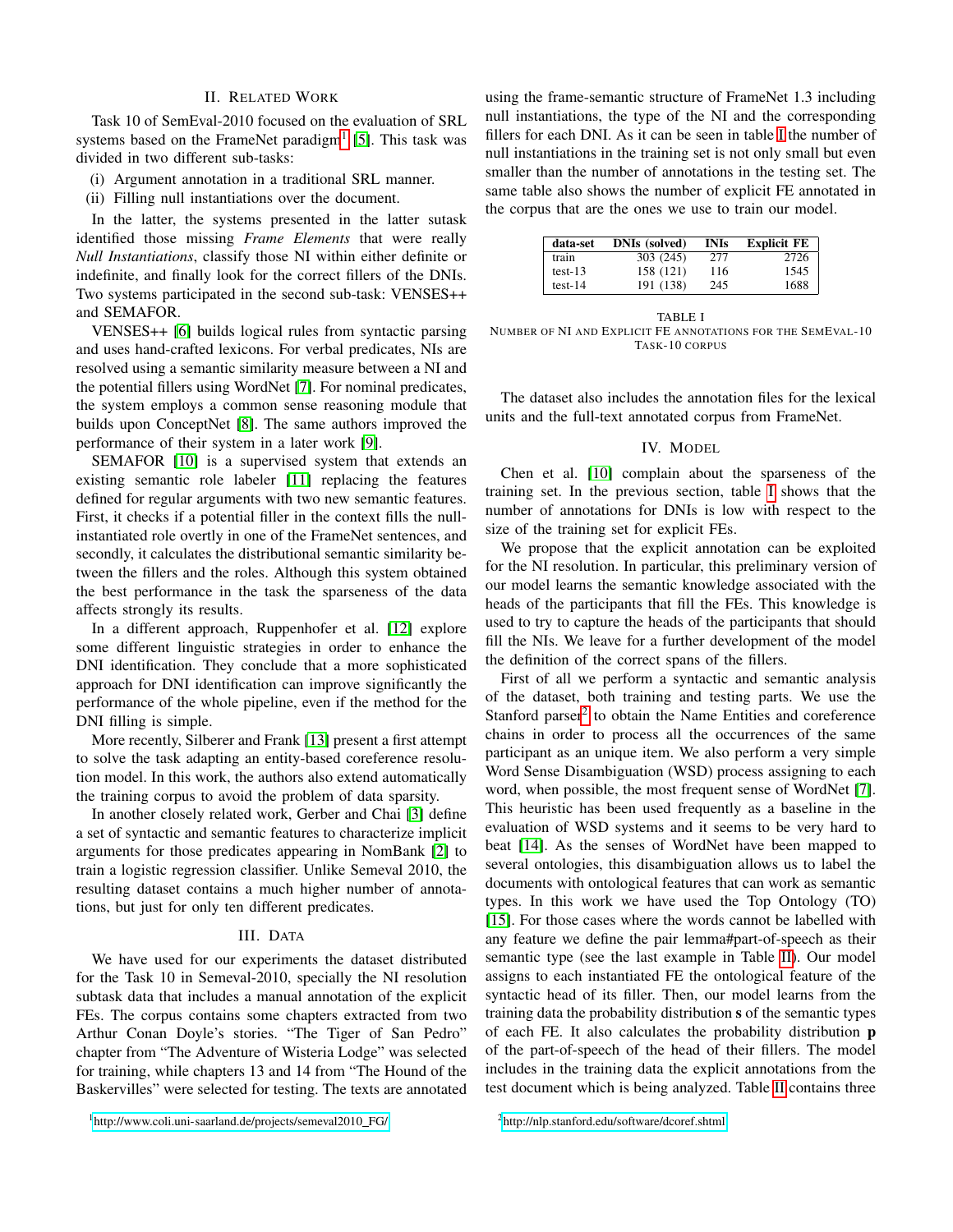| <b>Frame#FrameElement</b> | Head            | <b>SemanticType</b>          |
|---------------------------|-----------------|------------------------------|
| Expectation#Cognizer      | Holmes [person] | Function#Human#Living#Object |
| Residence#Location        | hotel           | Artifact#Building#Object     |
| Opinion#Opinion           | that            | that#IN                      |

<span id="page-2-1"></span>TABLE II SOME EXAMPLES OF SEMANTIC TYPES ASSIGNED TO FES. IN BRACKETS, THE LABEL OF THE NER

different examples of this assignment, the first one corresponds to a case where the TO feature has been assigned through the NER label.

Before performing the implicit argument resolution in a document we have to decide which not instantiated *Frame Elements* should be selected. That is, which are *Definite Null Instantiations*. Since our approach relies on learning the explicit annotations, our strategy differs notably from those presented in previous works. Following with the example above, suppose we are processing the lexical unit *tenant*<sub>n</sub> belonging to the frame Residence and the instantiated FE *Resident*:

Apparently [the tenantsResidence] Resident had brought little or nothing with them.  $DNI_{Location}$ 

Our system collects from the training data the most common FE patterns of the corresponding frame of the LU under study. The patterns collected must contain the instantiated FEs of the LU. Table [III](#page-2-2) shows the patterns collected for the previous example.

| <b>Resident Location</b>        | 384 |
|---------------------------------|-----|
| Resident Co resident Location   | 34  |
| Resident Co resident            | 14  |
| Resident                        | 13  |
| <b>Resident Location Manner</b> | 1   |
| <b>Resident Location Time</b>   | 1   |

<span id="page-2-2"></span>TABLE III MOST COMMON PATTERNS FOR THE FRAME Residence CONTAINING THE FE *Resident* ORDERED BY FREQUENCY

Then, the system defines as DNIs all the *Core Frame Elements* of the most common pattern that are missing for the lexical unit that it is being processed. In the example above the most common pattern having the FE *Resident* is the one formed by the sequence of FEs *Resident* and *Location*. As the FE *Location* is indeed a *Core FE* of the frame Residence, it will be defined as a DNI of  $tenant_n$  and our system will try to find a filler for it.

Once the previous process has been applied for all the lexical units in the document, our system can perform the DNI resolution. Gerber and Chai [\[3\]](#page-3-2) showed that the vast majority of the fillers of the implicit arguments can be found within the same sentence containing the predicate or in the two previous ones. They establish a window formed by these three sentences and considers as possible candidates the participants belonging to that window. We use the same criteria in our model. Thus,

| Head            | PoS | <b>SemanticType</b>                 | P(s)     | P(p)     | P(s,p) |
|-----------------|-----|-------------------------------------|----------|----------|--------|
| house           | N   | Artifact#Building#Object            | 0.164    | 0.376    | 0.062  |
| bedroom         | N   | Artifact#Building#Object#Part#Place | 0.005    | 0.376    | 0.002  |
| sitting-room    | N   | Artifact#Building#Object#Part#Place | 0.005    | 0.376    | 0.002  |
| Holmes [person] | N   | Function#Human#Living#Object        | $\Omega$ | 0.376    |        |
| show            |     | Communication#Dynamic#Experience    | $\Omega$ | $\Omega$ |        |

<span id="page-2-3"></span>TABLE IV RESULTING PROBABILITIES FOR SOME OF THE CANDIDATES IN THE CONTEXT OF *tenant*<sub>n</sub>

our system selects the filler among the terminals that belong to the three sentences, the closest one that maximizes  $P(s, p)$ , the joint probability of s and p. Following with the example, our system calculates  $P(s, p)$  for all terminals in the three sentence window of *tenant<sub>n</sub>*:

"Now, Mr. Holmes, with your permission, I will show you round the house." The various bedrooms and sitting-rooms had yielded nothing to a careful search. Apparently the tenants had brought little or nothing with them.

Table [IV](#page-2-3) shows that, in this case, [house] obtains the higher joint probability. Consecuently, our model selects this participant as the filler for the NI *Location* for the predicate  $t$ *enant<sub>n</sub>*.

### V. EVALUATION

<span id="page-2-0"></span>As explained in section [IV,](#page-1-1) the first step of our model consists of the correct identification of those missing FEs that are actually DNIs. Given that the final output of the system depends strongly on this first step, we evaluated the performance of our methodology in the DNI identification process. Table [V](#page-2-4) shows how our system outperforms state of the art systems on this subtask.<sup>[3](#page-2-5)</sup>

| <b>System</b>                                | р    |      | к1   |
|----------------------------------------------|------|------|------|
| Tonelli and Delmonte, 2010 [6]               |      |      |      |
| Chen et al., 2010 [10]                       | 0.57 | 0.03 | 0.06 |
| Tonelli and Delmonte, $2011$ [9] $\mid$ 0.39 |      | 0.43 | 0.41 |
| This work                                    | 0.50 | 0.66 | 0.57 |

TABLE V EVALUATION OF DNI IDENTIFICATION.

<span id="page-2-4"></span>For the second subtask, we have used the scorer provided for NI subtask for the evaluation of the DNI resolution. This scorer works slightly different that the one for the traditional SRL subtask. Since the participants can appear repeatedly over the same document, the scorer has to take into account coreference chains of the possible fillers. Thus, the goldstandard files include the full coreference annotations and the scorer counts as correct any correct mention of the filler. In this subtask, precision is defined as the number of all true positive instantiations divided by the number of solutions provided by a

<span id="page-2-5"></span><sup>&</sup>lt;sup>3</sup>Values for the first version of VENSES++ were not reported. Silberer and Frank, [\[13\]](#page-3-13) obtain a Recall of 0.4 in NI classification but they do not report results separately for DNI.